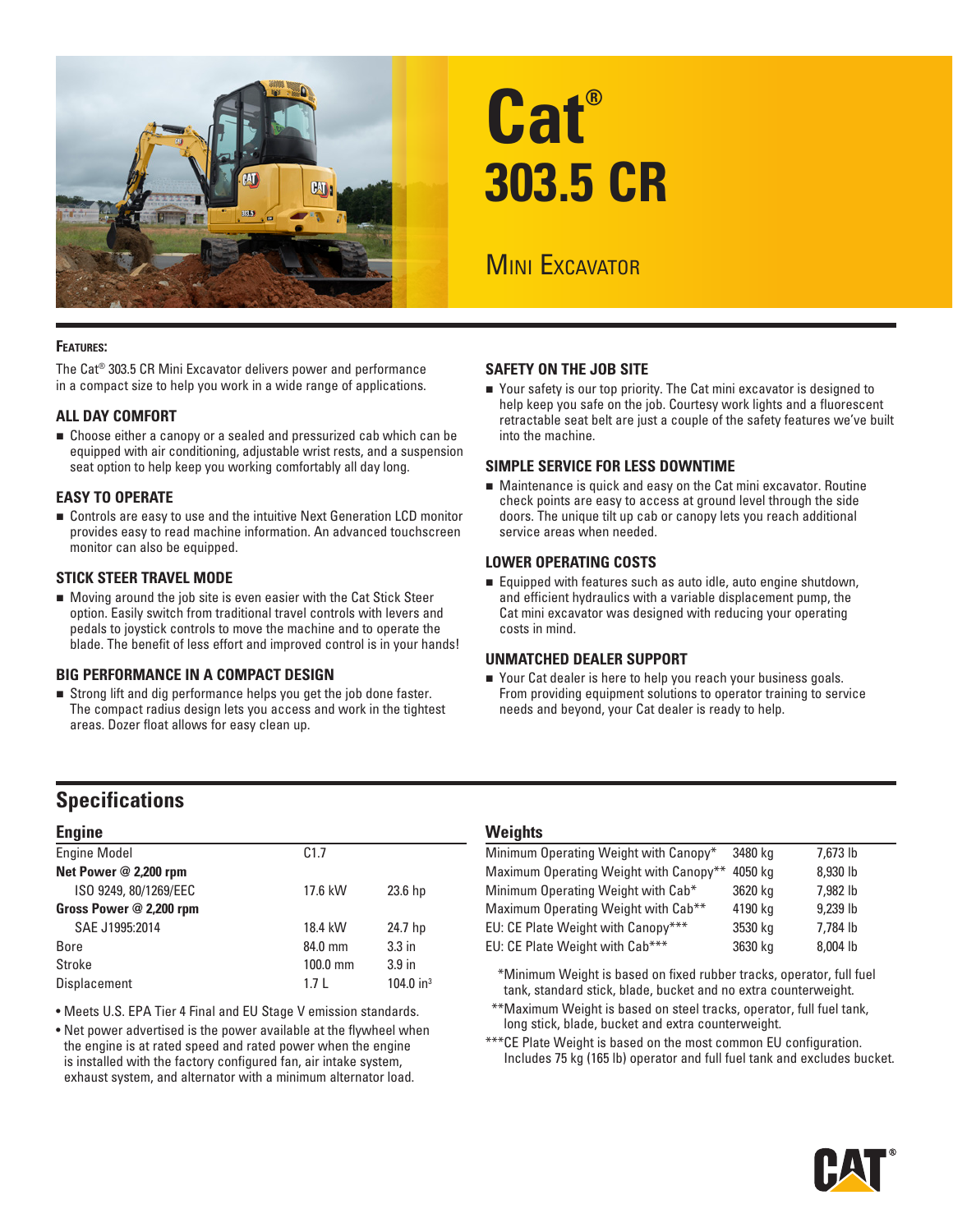# **303.5 CR Mini Excavator**

| <b>Weight Increase from Minimum Configuration</b>                                       |                    |             |  |  |  |  |  |
|-----------------------------------------------------------------------------------------|--------------------|-------------|--|--|--|--|--|
| Cab                                                                                     | 140 kg             | 309 lb      |  |  |  |  |  |
| Counterweight (light)                                                                   | 100 kg             | 221 lb      |  |  |  |  |  |
| Counterweight (extra)                                                                   | 250 kg             | 551 lb      |  |  |  |  |  |
| Long Stick                                                                              | 20 kg              | 44 lb       |  |  |  |  |  |
| <b>Steel Tracks</b>                                                                     | 130 kg             | 287 lb      |  |  |  |  |  |
| Angle Blade                                                                             | 160 kg             | 353 lb      |  |  |  |  |  |
| <b>Travel System</b>                                                                    |                    |             |  |  |  |  |  |
| Travel Speed - High                                                                     | $4.5$ km/h         | $2.8$ mph   |  |  |  |  |  |
| Travel Speed - Low                                                                      | $2.6$ km/h         | $1.6$ mph   |  |  |  |  |  |
| Maximum Traction Force - High Speed                                                     | 16.9 kN            | 3,799 lbf   |  |  |  |  |  |
| Maximum Traction Force - Low Speed                                                      | 31.0 kN            | 6,969 lbf   |  |  |  |  |  |
| Ground Pressure - Minimum Weight                                                        | 29.6 kPa           | 4.3 psi     |  |  |  |  |  |
| Ground Pressure - Maximum Weight                                                        | 35.7 kPa           | 5.2 psi     |  |  |  |  |  |
| Gradeability (maximum)                                                                  | 30 degrees         |             |  |  |  |  |  |
| <b>Service Refill Capacities</b>                                                        |                    |             |  |  |  |  |  |
| <b>Cooling System</b>                                                                   | 7.0 L              | $1.8$ gal   |  |  |  |  |  |
| Engine Oil                                                                              | 6.0 L              | $1.6$ gal   |  |  |  |  |  |
| <b>Fuel Tank</b>                                                                        | 45.0 L             | $11.9$ gal  |  |  |  |  |  |
| <b>Hydraulic Tank</b>                                                                   | 20.0 L             | 5.3 gal     |  |  |  |  |  |
| <b>Hydraulic System</b>                                                                 | 45.0 L             | 11.9 gal    |  |  |  |  |  |
|                                                                                         |                    |             |  |  |  |  |  |
| <b>Hydraulic System</b>                                                                 |                    |             |  |  |  |  |  |
| Load Sensing Hydraulics with Variable Displacement Piston Pump                          |                    |             |  |  |  |  |  |
| Pump Flow @ 2,400 rpm                                                                   | 100 L/min          | 26 gal/min  |  |  |  |  |  |
| <b>Operating Pressure - Equipment</b>                                                   | 245 bar            | 3,553 psi   |  |  |  |  |  |
| <b>Operating Pressure - Travel</b>                                                      | 245 bar            | 3,553 psi   |  |  |  |  |  |
| Operating Pressure - Swing                                                              | 181 bar            | 2,625 psi   |  |  |  |  |  |
| Auxiliary Circuit - Primary                                                             |                    |             |  |  |  |  |  |
| Flow*                                                                                   | 70 L/min           | 18 gal/min  |  |  |  |  |  |
| Pressure*                                                                               | 245 <sub>bar</sub> | 3,553 psi   |  |  |  |  |  |
| Auxiliary Circuit - Secondary                                                           |                    |             |  |  |  |  |  |
| Flow*                                                                                   | $25$ L/min         | 7.0 gal/min |  |  |  |  |  |
| Pressure*                                                                               | 245 bar            | 3,553 psi   |  |  |  |  |  |
| Digging Force - Stick (standard)                                                        | 18.9 kN            | 4,249 lbf   |  |  |  |  |  |
| Digging Force - Stick (long)                                                            | 16.9 kN            | 3,799 lbf   |  |  |  |  |  |
| Digging Force - Bucket                                                                  | 33.0 kN            | 7,419 lbf   |  |  |  |  |  |
| *Flow and pressure are not combinable. Under load, as flow rises<br>pressure goes down. |                    |             |  |  |  |  |  |
| <b>Swing System</b>                                                                     |                    |             |  |  |  |  |  |
| <b>Machine Swing Speed</b>                                                              | $9.0$ rpm          |             |  |  |  |  |  |
| Boom Swing - Left                                                                       | 75 Degrees         |             |  |  |  |  |  |
| Boom Swing - Right                                                                      | 50 Degrees         |             |  |  |  |  |  |

#### **Blade**

| Width  | 1780 mm | $70.1$ in |
|--------|---------|-----------|
| Height | 350 mm  | $13.8$ in |

#### **Certification – Cab and Canopy**

Roll Over Protective Structure (ROPS) ISO 12117-2:2008 Tip Over Protective Structure (TOPS) ISO 12117:1997 Top Guard **ISO 10262:1998** (Level I)

**Sound**

| <b>Operator Sound Pressure</b><br>(ISO 6396:2008)         | 78 dB(A) |
|-----------------------------------------------------------|----------|
| <b>Average Exterior Sound Pressure</b><br>(ISO 6395:2008) | 94 dB(A) |

• European Union Directive "2000/14/EC"



#### **Dimensions**

|                         |                                            | <b>Standard Stick</b> | <b>Long Stick</b>                     |
|-------------------------|--------------------------------------------|-----------------------|---------------------------------------|
| 1                       | Dig Depth                                  | 2810 mm (110.6 in)    | 3110 mm (122.4 in)                    |
| $\mathbf{z}$            | <b>Vertical Wall</b>                       | 2250 mm (88.6 in)     | 2390 mm (94.1 in)                     |
| 3                       | Maximum Reach<br>at Ground Level           |                       | 5130 mm (202.0 in) 5380 mm (211.8 in) |
| 4                       | <b>Maximum Reach</b>                       |                       | 5270 mm (207.5 in) 5510 mm (216.9 in) |
| 5                       | Maximum Dig Height                         | 4920 mm (193.7 in)    | 5020 mm (197.6 in)                    |
| 6                       | <b>Maximum Dump Clearance</b>              | 3490 mm (137.4 in)    | 3600 mm (141.7 in)                    |
| $\overline{\mathbf{z}}$ | Boom in Reach                              | 1760 mm (69.3 in)     | 1860 mm (73.2 in)                     |
| 8                       | <b>Tail Swing</b>                          |                       |                                       |
|                         | without Counterweight                      | 890 mm (35.0 in)      | 890 mm (35.0 in)                      |
|                         | with Counterweight (light)                 | 960 mm (37.8 in)      | 960 mm (37.8 in)                      |
|                         | with Counterweight (extra)                 | 1005 mm (39.6 in)     | 1005 mm (39.6 in)                     |
| 9                       | Maximum Blade Height                       | 385 mm (15.2 in)      | 385 mm (15.2 in)                      |
| 10                      | Maximum Blade Depth                        | 535 mm (21.1 in)      | 535 mm (21.1 in)                      |
| 11                      | Boom Height in<br><b>Shipping Position</b> | 1520 mm (59.8 in)     | 1750 mm (68.9 in)                     |
| 12                      | <b>Overall Shipping Height</b>             | 2480 mm (97.6 in)     | 2480 mm (97.6 in)                     |
| 13                      | <b>Swing Bearing Height</b>                | 565 mm (22.2 in)      | 565 mm (22.2 in)                      |
| 14                      | Overall Undercarriage Length               | 2220 mm (87.4 in)     | 2220 mm (87.4 in)                     |
| 15                      | Overall Shipping Length†                   | 4800 mm (189.0 in)    | 4850 mm (190.9 in)                    |
| 16                      | <b>Boom Swing Right</b>                    | 870 mm (34.3 in)      | 870 mm (34.3 in)                      |
| 17                      | <b>Boom Swing Left</b>                     | 640 mm (25.2 in)      | 640 mm (25.2 in)                      |
| 18                      | <b>Track Belt/Shoe Width</b>               | 300 mm (11.8 in)      | 300 mm (11.8 in)                      |
| 19                      | <b>Track Width</b>                         | 1780 mm (70.1 in)     | 1780 mm (70.1 in)                     |
| 20                      | <b>Ground Clearance</b>                    | 310 mm (12.2 in)      | 310 mm (12.2 in)                      |
| 21                      | <b>Stick Length</b>                        | 1260 mm (49.6 in)     | 1560 mm (61.4 in)                     |

†Overall Shipping Length depends on blade position during shipment.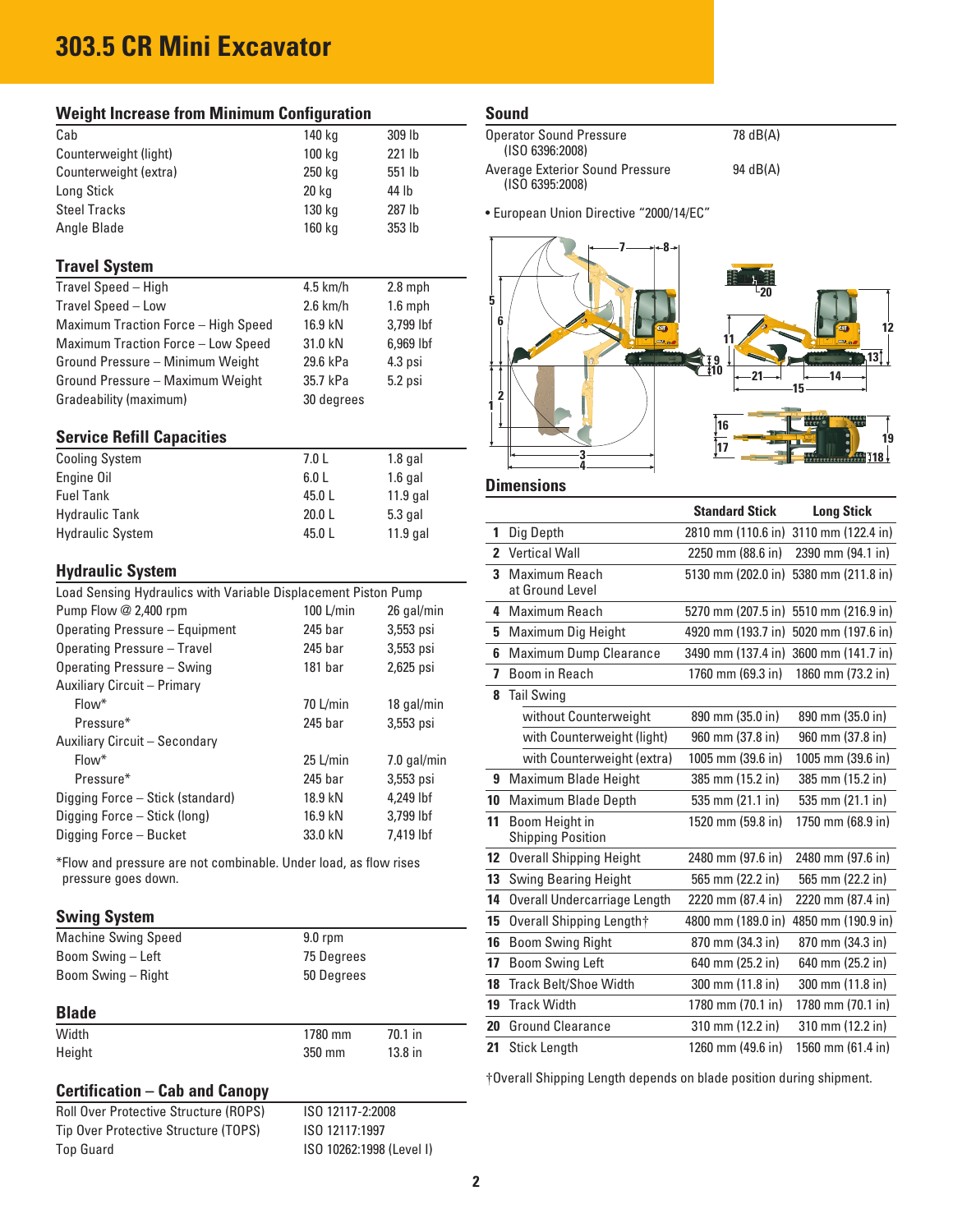#### **Cab**

| <b>Lift Capacities -</b> |                              | Lift Point Radius $-2$ m (6.6 ft) |                     |                     |                     | Lift Point Radius $-3$ m (9.8 ft) |                      |                 | <b>Lift Point Radius (Maximum)</b> |                   |                 |                   |
|--------------------------|------------------------------|-----------------------------------|---------------------|---------------------|---------------------|-----------------------------------|----------------------|-----------------|------------------------------------|-------------------|-----------------|-------------------|
|                          | <b>Minimum Configuration</b> |                                   |                     | Over Front          |                     |                                   | <b>Over Front</b>    |                 |                                    | <b>Over Front</b> |                 | m                 |
|                          | <b>Lift Point Height</b>     |                                   | <b>Blade Down</b>   | <b>Blade Up</b>     | Over Side           | <b>Blade Down</b>                 | <b>Blade Up</b>      | Over Side       | <b>Blade Down</b>                  | <b>Blade Up</b>   | Over Side       | (f <sub>t</sub> ) |
| 3 <sub>m</sub>           | <b>Standard Stick</b>        | kg<br>(1b)                        |                     |                     |                     | $*917$<br>(*2,022)                | $*917$<br>$(*2,022)$ | 904<br>(1, 993) | $*835$<br>(*1,841)                 | 583<br>(1, 285)   | 575<br>(1, 268) | 3.95<br>(13.0)    |
| (9.8 ft)                 | Long Stick                   | kg<br>(1b)                        |                     |                     |                     |                                   |                      |                 | $*758$<br>$(*1,671)$               | 514<br>(1, 133)   | 507<br>(1, 118) | 4.26<br>(14.0)    |
| 2 <sub>m</sub>           | <b>Standard Stick</b>        | kg<br>(Ib)                        |                     |                     |                     | $*1176$<br>(*2,593)               | 888<br>(1, 958)      | 867<br>(1, 911) | $*809$<br>(*1.784)                 | 483<br>(1,065)    | 478<br>(1,054)  | 4.41<br>(14.5)    |
| (6.6 ft)                 | Long Stick                   | kg<br>(1b)                        |                     |                     |                     | *1033<br>(*2,377)                 | 892<br>(1, 967)      | 870<br>(1, 918) | $*750$<br>$(*1.653)$               | 435<br>(959)      | 430<br>(948)    | 4.67<br>(15.3)    |
| 1 m                      | <b>Standard Stick</b>        | kg<br>(1b)                        |                     |                     |                     | $*1547$<br>$(*3.411)$             | 833<br>(1,836)       | 813<br>(1,792)  | $*860$<br>(*1.896)                 | 454<br>(1,001)    | 449<br>(990)    | 4.54<br>(14.9)    |
| (3.3 ft)                 | Long Stick                   | kg<br>(1b)                        |                     |                     |                     | *1462<br>(*3.223)                 | 831<br>(1,832)       | 811<br>(1,788)  | $*805$<br>(*1,775)                 | 410<br>(904)      | 406<br>(895)    | 4.79<br>(15.7)    |
| 0 <sub>m</sub>           | <b>Standard Stick</b>        | kg<br>(Ib)                        |                     |                     |                     | $*1676$<br>$(*3,695)$             | 805<br>(1,775)       | 786<br>(1,733)  | $*947$<br>(*2,088)                 | 472<br>(1,041)    | 466<br>(1,027)  | 4.39<br>(14.4)    |
| (0 <sup>th</sup> )       | Long Stick                   | kg<br>(Ib)                        | $*1345$<br>(*2,965) | $*1345$<br>(*2,965) | $*1345$<br>$*2,965$ | $*1696$<br>(*3,739)               | 793<br>(1,748)       | 774<br>(1,706)  | $*907$<br>(*2,000)                 | 424<br>(935)      | 420<br>(926)    | 4.63<br>(15.2)    |

Minimum Weight includes cab, rubber tracks, no extra counterweight, operator, full fuel tank and blade.

| <b>Lift Capacities -</b> |                              | Lift Point Radius $-2$ m (6.6 ft) |                   |                   |            | Lift Point Radius - 3 m (9.8 ft) |                 | <b>Lift Point Radius (Maximum)</b> |                   |                 |           |                   |
|--------------------------|------------------------------|-----------------------------------|-------------------|-------------------|------------|----------------------------------|-----------------|------------------------------------|-------------------|-----------------|-----------|-------------------|
|                          | <b>Maximum Configuration</b> |                                   |                   | <b>Over Front</b> |            | <b>Over Front</b>                |                 |                                    | <b>Over Front</b> |                 |           | m                 |
|                          | <b>Lift Point Height</b>     |                                   | <b>Blade Down</b> | <b>Blade Up</b>   | Over Side  | <b>Blade Down</b>                | <b>Blade Up</b> | Over Side                          | <b>Blade Down</b> | <b>Blade Up</b> | Over Side | (f <sup>t</sup> ) |
|                          | <b>Standard Stick</b>        | kg                                |                   |                   |            | $*917$                           | $*917$          | $*917$                             | $*835$            | 720             | 663       | 3.95              |
| 3 <sub>m</sub>           |                              | (1b)                              |                   |                   |            | $(*2,022)$                       | $(*2,022)$      | $(*2,022)$                         | (*1,841)          | (1,587)         | (1,462)   | (13.0)            |
| (9.8 ft)                 | Long Stick                   | kg                                |                   |                   |            |                                  |                 |                                    | $*758$            | 638             | 588       | 4.26              |
|                          |                              | (1b)                              |                   |                   |            |                                  |                 |                                    | $(*1,671)$        | (1,407)         | (1, 296)  | (14.0)            |
|                          |                              | kg                                |                   |                   |            | $*1176$                          | 1086            | 988                                | $*809$            | 602             | 556       | 4.41              |
| 2 <sub>m</sub>           | <b>Standard Stick</b>        | (1b)                              |                   |                   |            | $(*2,593)$                       | (2, 394)        | (2, 178)                           | (*1,784)          | (1, 327)        | (1,226)   | (14.5)            |
| (6.6 ft)                 |                              | kg                                |                   |                   |            | $*1033$                          | $*1033$         | 992                                | $*750$            | 546             | 504       | 4.67              |
|                          | Long Stick                   | (1b)                              |                   |                   |            | (*2.377)                         | $(*2,377)$      | (2, 187)                           | $(*1.653)$        | (1.204)         | (1, 111)  | (15.3)            |
|                          | <b>Standard Stick</b>        | kg                                |                   |                   |            | $*1547$                          | 1031            | 936                                | $*860$            | 568             | 524       | 4.54              |
| m                        |                              | (ІБ)                              |                   |                   |            | (*3,411)                         | (2,273)         | (2,064)                            | $*1,896$          | (1,252)         | (1, 155)  | (14.9)            |
| (3.3 ft)                 | Long Stick                   | kg                                |                   |                   |            | $*1462$                          | 1029            | 933                                | $*805$            | 518             | 477       | 4.79              |
|                          |                              | (1b)                              |                   |                   |            | $(*3,223)$                       | (2,269)         | (2,057)                            | $(*1.775)$        | (1, 142)        | (1,052)   | (15.7)            |
|                          | <b>Standard Stick</b>        | kg                                |                   |                   |            | $*1676$                          | 1003            | 909                                | $*947$            | 591             | 545       | 4.39              |
| 0 <sub>m</sub>           |                              | (Ib)                              |                   |                   |            | (*3.695)                         | (2,211)         | (2,004)                            | $(*2,088)$        | (1,303)         | (1, 202)  | (14.4)            |
| (0 <sup>th</sup> )       | Long Stick                   | kg                                | $*1345$           | $*1345$           | $*1345$    | $*1696$                          | 991             | 897                                | $*907$            | 536             | 494       | 4.63              |
|                          |                              | (Ib)                              | $(*2,965)$        | $(*2,965)$        | $(*2,965)$ | $(*3,739)$                       | (2, 185)        | (1,978)                            | $(*2,000)$        | (1, 182)        | (1,089)   | (15.2)            |

Maximum Weight includes cab, steel tracks, extra counterweight, operator, full fuel tank and blade.

#### **Canopy**

| <b>Lift Capacities -</b> |                              | Lift Point Radius $-2$ m (6.6 ft) |                       |                       |                       | Lift Point Radius - 3 m (9.8 ft) |                 |                 | <b>Lift Point Radius (Maximum)</b> |                   |                 |                   |
|--------------------------|------------------------------|-----------------------------------|-----------------------|-----------------------|-----------------------|----------------------------------|-----------------|-----------------|------------------------------------|-------------------|-----------------|-------------------|
|                          | <b>Minimum Configuration</b> |                                   |                       | <b>Over Front</b>     |                       | <b>Over Front</b>                |                 |                 |                                    | <b>Over Front</b> |                 | m                 |
|                          | <b>Lift Point Height</b>     |                                   | <b>Blade Down</b>     | <b>Blade Up</b>       | Over Side             | <b>Blade Down</b>                | <b>Blade Up</b> | Over Side       | <b>Blade Down</b>                  | <b>Blade Up</b>   | Over Side       | (f <sup>t</sup> ) |
| 3 <sub>m</sub>           | <b>Standard Stick</b>        | kg<br>(1b)                        |                       |                       |                       | $*917$<br>$(*2,022)$             | 884<br>(1, 949) | 866<br>(1, 909) | $*835$<br>$(*1,841)$               | 555<br>(1,224)    | 549<br>(1, 210) | 3.95<br>(13.0)    |
| (9.8 ft)                 | Long Stick                   | kg<br>(1b)                        |                       |                       |                       |                                  |                 |                 | $*764$<br>$(*1,684)$               | 490<br>(1,080)    | 485<br>(1,069)  | 4.26<br>(14.0)    |
| 2 <sub>m</sub>           | <b>Standard Stick</b>        | kg<br>(1b)                        |                       |                       |                       | $*1176$<br>$(*2,593)$            | 846<br>(1,865)  | 829<br>(1,828)  | $*809$<br>(*1,784)                 | 458<br>(1,010)    | 455<br>(1,003)  | 4.41<br>(14.5)    |
| (6.6 ft)                 | Long Stick                   | kg<br>(1b)                        |                       |                       |                       | *1034<br>$(*2,280)$              | 851<br>(1,876)  | 834<br>(1,839)  | $*755$<br>$(*1,664)$               | 413<br>(911)      | 411<br>(906)    | 4.67<br>(15.3)    |
| 1 m                      | <b>Standard Stick</b>        | kg<br>(lb)                        |                       |                       |                       | $*1547$<br>$(*3.411)$            | 791<br>(1.744)  | 776<br>(1,711)  | $*860$<br>$(*1,896)$               | 429<br>(946)      | 427<br>(941)    | 4.54<br>(14.9)    |
| (3.3 ft)                 | Long Stick                   | kg<br>(1b)                        |                       |                       |                       | $*1461$<br>(*3,221               | 788<br>(1,737)  | 772<br>(1,702)  | $*809$<br>$(*1,784)$               | 389<br>(858)      | 387<br>(853)    | 4.79<br>(15.7)    |
| 0 <sub>m</sub>           | <b>Standard Stick</b>        | kg<br>(Ib)                        |                       |                       |                       | $*1676$<br>(*3,695)              | 763<br>(1,682)  | 749<br>(1,651)  | $*947$<br>$(*2,088)$               | 446<br>(983)      | 443<br>(977)    | 4.39<br>(14.4)    |
| (0 <sub>ft</sub> )       | Long Stick                   | kg<br>(1 <sub>b</sub> )           | $*1351$<br>$(*2.978)$ | $*1351$<br>$(*2,978)$ | $*1351$<br>$(*2.978)$ | $*1694$<br>(*3,735)              | 749<br>(1,651)  | 735<br>(1,620)  | $*908$<br>(*2,002)                 | 402<br>(886)      | 399<br>(880)    | 4.63<br>(15.2)    |

Minimum Weight includes canopy, rubber tracks, no extra counterweight, operator, full fuel tank and blade.

| <b>Lift Capacities -</b>             |                              |      | Lift Point Radius $-2$ m (6.6 ft) |                 |            | Lift Point Radius - 3 m (9.8 ft) |                   |            | <b>Lift Point Radius (Maximum)</b> |                   |           |                   |
|--------------------------------------|------------------------------|------|-----------------------------------|-----------------|------------|----------------------------------|-------------------|------------|------------------------------------|-------------------|-----------|-------------------|
|                                      | <b>Maximum Configuration</b> |      | Over Front                        |                 |            |                                  | <b>Over Front</b> |            |                                    | <b>Over Front</b> |           | m                 |
|                                      | <b>Lift Point Height</b>     |      | <b>Blade Down</b>                 | <b>Blade Up</b> | Over Side  | <b>Blade Down</b>                | <b>Blade Up</b>   | Over Side  | <b>Blade Down</b>                  | <b>Blade Up</b>   | Over Side | (f <sub>t</sub> ) |
|                                      | <b>Standard Stick</b>        | kg   |                                   |                 |            | $*917$                           | $*917$            | $*917$     | $*835$                             | 691               | 639       | 3.95              |
| 3 <sub>m</sub>                       |                              | (Ib  |                                   |                 |            | $(*2,022)$                       | $(*2,022)$        | $(*2,022)$ | (*1,841)                           | (1,523)           | (1,409)   | (13.0)            |
| (9.8 ft)                             | Long Stick                   | kg   |                                   |                 |            |                                  |                   |            | $*758$                             | 612               | 566       | 4.26              |
|                                      |                              | (Ib  |                                   |                 |            |                                  |                   |            | $(*1,671)$                         | (1, 349)          | (1, 248)  | (14.0)            |
|                                      |                              | kg   |                                   |                 |            | $*1176$                          | 1044              | 953        | $*809$                             | 577               | 534       | 4.41              |
| 2 <sub>m</sub>                       | <b>Standard Stick</b>        | (Ib  |                                   |                 |            | $(*2,593)$                       | (2, 302)          | (2, 101)   | $*1,784$                           | 1,272)            | (1, 177)  | (14.5)            |
| (6.6 ft)                             |                              | kg   |                                   |                 |            | *1033                            | *1033             | 956        | $*750$                             | 523               | 483       | 4.67              |
|                                      | Long Stick                   | (Ib  |                                   |                 |            | $(*2,277)$                       | $(*2,277)$        | (2, 108)   | $(*1,653)$                         | (1, 153)          | (1,065)   | (15.3)            |
|                                      | <b>Standard Stick</b>        | kg   |                                   |                 |            | $*1547$                          | 989               | 901        | $*860$                             | 544               | 504       | 4.54              |
| 1 m                                  |                              | (Ib  |                                   |                 |            | $(*3,411)$                       | (2, 180)          | (1,986)    | $*1,896$                           | (1, 199)          | (1, 111)  | (14.9)            |
| (3.3 ft)                             |                              | kg   |                                   |                 |            | *1462                            | 987               | 898        | $*805$                             | 495               | 458       | 4.79              |
|                                      | Long Stick                   | (Ib  |                                   |                 |            | $(*3,223)$                       | (2, 176)          | (1,980)    | $(*1,775)$                         | (1,091)           | (1,010)   | (15.7)            |
|                                      |                              | kg   |                                   |                 |            | $*1676$                          | 961               | 874        | $*947$                             | 566               | 523       | 4.39              |
| 0 <sub>m</sub><br>(0 <sub>ft</sub> ) | <b>Standard Stick</b>        | (Ib) |                                   |                 |            | $(*3,695)$                       | (2, 199)          | (1, 927)   | $(*2,088)$                         | (1, 248)          | (1, 153)  | (14.4)            |
|                                      |                              | kg   | $*1345$                           | $*1345$         | $*1345$    | $*1696$                          | 949               | 862        | $*907$                             | 513               | 473       | 4.63              |
|                                      | Long Stick                   | (Ib) | $(*2,965)$                        | $(*2,965)$      | $(*2,965)$ | $(*3,739)$                       | (2,092)           | (1,900)    | $(*2,000)$                         | (1, 131)          | (1,043)   | (15.2)            |

Maximum Weight includes canopy, steel tracks, extra counterweight, operator, full fuel tank and blade.

\*The above loads are in compliance with hydraulic excavator lift capacity rating standard ISO 10567:2007 and they do not exceed 87% of hydraulic lifting capacity or 75% of tipping capacity. The excavator bucket weight is n